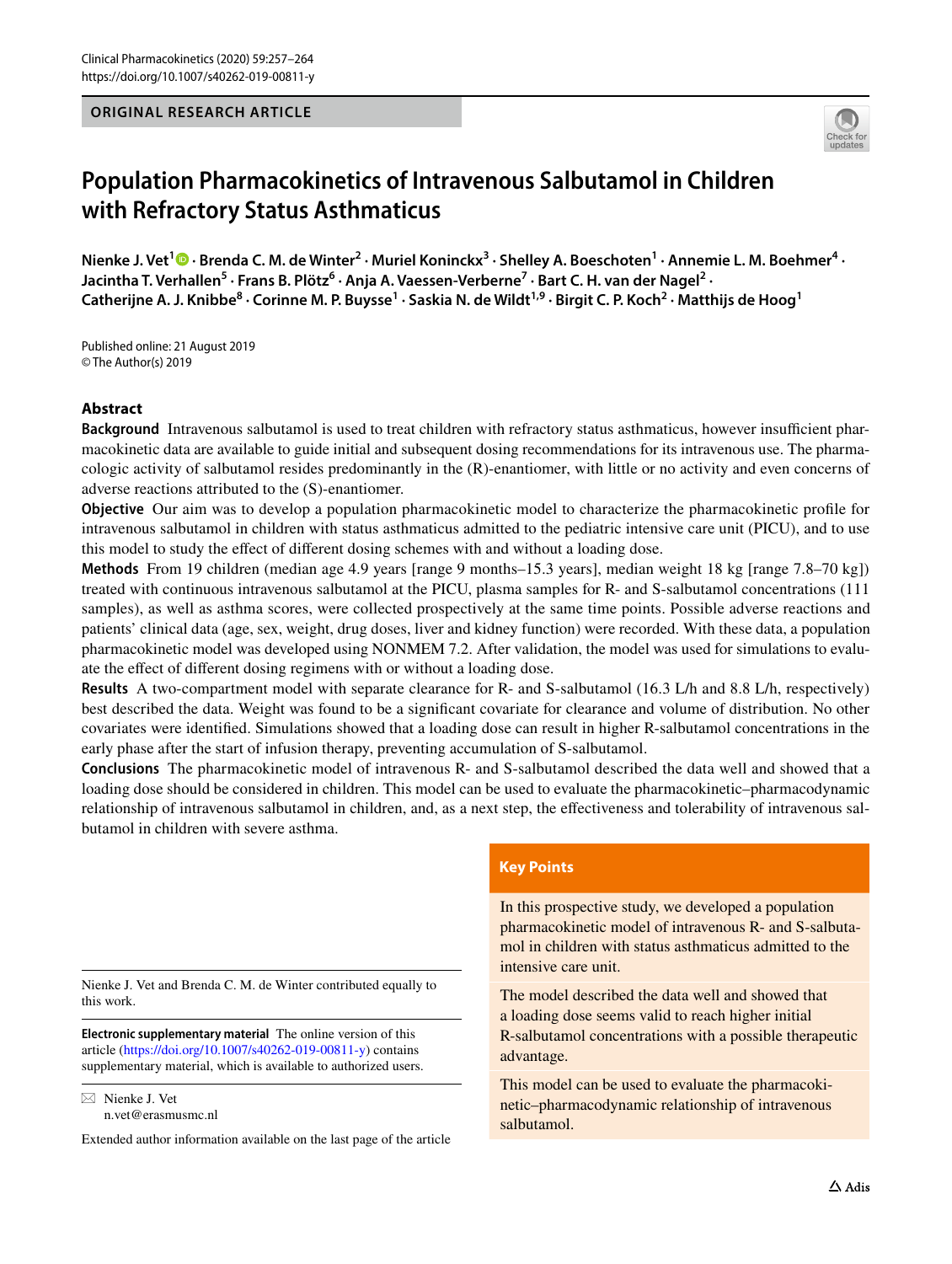## **1 Introduction**

Asthma exacerbations are a frequent cause of hospitalization among children, with admissions for refractory status asthmaticus to intensive care increasing over the last years [[1,](#page-6-0) [2](#page-6-1)]. The pathologic hallmarks of asthma are bronchoconstriction, airway infammation, and mucus plugging, all of which may lead to severe airfow obstruction.

The initial therapy of status asthmaticus includes oxygen, repetitive administration of inhaled β2-agonists and ipratropium, and systemic corticosteroids. The aim of these treatments is to improve airfow obstruction and hypoxemia as quickly as possible. For patients who do not respond to initial therapy, magnesium sulphate, aminophylline and intravenous salbutamol are suggested [\[3\]](#page-6-2). Depending on local or national guidelines, intravenous salbutamol is used as second- or third-line treatment. Intensive care admission is often needed for continuous monitoring  $[3, 4]$  $[3, 4]$  $[3, 4]$  $[3, 4]$ . Intravenous salbutamol may be more efective in severe asthma as delivery of inhaled drugs to airways may be attenuated and unpredictable as a result of severe airfow obstruction [\[5](#page-6-4)].

Salbutamol (albuterol) is a selective β2-adrenoreceptor agonist with potent smooth muscle relaxant properties, and is a chiral compound with  $(R)$ - and  $(S)$ -enantiomers. The pharmacologic activity of salbutamol resides predominantly in the (R)-enantiomer, with little or no activity attributed to the  $(S)$ -enantiomer  $[6]$ . Moreover, there are concerns that particularly high exposure to S-salbutamol may have negative efects. The primary route of elimination of salbutamol is by sulfate conjugation (SULT1A3), followed by renal excretion. Up to 50% of salbutamol is excreted unchanged in urine [[7\]](#page-6-6). The elimination of (R)-salbutamol is much more rapid than that of (S)-salbutamol, which leads to relatively higher plasma concentrations of (S)-salbutamol with the same continuous infusion [[8](#page-6-7)].

Although intravenous salbutamol is often used in children, pharmacokinetic (PK) data are scarce. Dosing recommendations are not based on well-conducted PK and pharmacodynamic (PD) studies and, as a result, guidelines are inconsistent with respect to salbutamol dosing in children. Dosing of intravenous salbutamol in children varies between 0.1 and 10 μg/kg/min and there is no consensus on the need for a loading dose at the start of therapy [\[9–](#page-6-8)[11\]](#page-6-9). Compared with adult dosing, these recommendations are higher and might lead to toxic serum concentrations. PK data are needed to guide initial and subsequent dosing recommendations for intravenous salbutamol in children. Therefore, the aim of this study was to develop a population PK model to characterize the PK profle for intravenous salbutamol in children with status asthmaticus admitted to the intensive care unit.

## **2 Methods**

## **2.1 Patients and Setting**

For this PK study, patients were recruited from Erasmus MC-Sophia Children's Hospital's pediatric intensive care unit (PICU), a tertiary PICU in The Netherlands. Approval was obtained from the Institutional Review Board, along with written informed consent from parents or legal representatives and patients (12–18 years).

Eligible patients were children with status asthmaticus aged between 0 and 18 years of age who were admitted to the PICU because of respiratory distress and who required intravenous salbutamol. Those patients requiring extracorporeal membrane oxygenation were excluded from the study.

Patients were treated according to our institutional clinical protocol for status asthmaticus (electronic supplementary Appendix I). A continuous salbutamol infusion was started at a rate of 0.1 μg/kg/min. Subsequently, the infusion rate was increased every 10 min depending on clinical symptoms (wheezing, dyspnoe, saturation) and asthma score, with a maximum infusion rate of 10 μg/kg/min (electronic supplementary Appendix I).

#### **2.2 Measurements**

Blood for salbutamol concentrations was sampled using an optimized sampling strategy for PK analysis. Ideally, the frst blood sample was taken before the start of intravenous salbutamol (plasma drug level after inhaled salbutamol only), but because of the acute setting at admission to the Emergency Department or PICU, and no informed consent having been received at that point in time, the frst blood sample was only available if leftover material taken from clinical care was available. During the infusion of salbutamol, serial blood samples were taken at time points of 10, 15–30, 40–60 min, 2–4, 4–6 and 8–16 h after an infusion rate change. Further samples were taken prior to discontinuation, as well as 10, 30–60 min, 2–6 and 12–24 h after discontinuation of the infusion. Blood (0.5 mL) was drawn from an indwelling arterial line or central venous catheter, or, in case this was not available, together with peripheral blood sampling for clinical purposes. Plasma samples were analysed for R- and S-salbutamol concentrations separately using a validated liquid chromatography–tandem mass spectrometry (LC-MS/MS) method; the limit of quantifcation of the method was 1.0 µg/L, with a linearity of between 1.0 and 500 µg/L for both R- and S-salbutamol (electronic supplementary Appendix II).

As a PD parameter, the Qureshi asthma score was collected at the same time points as blood sampling. This validated score is routinely used in the intensive care unit to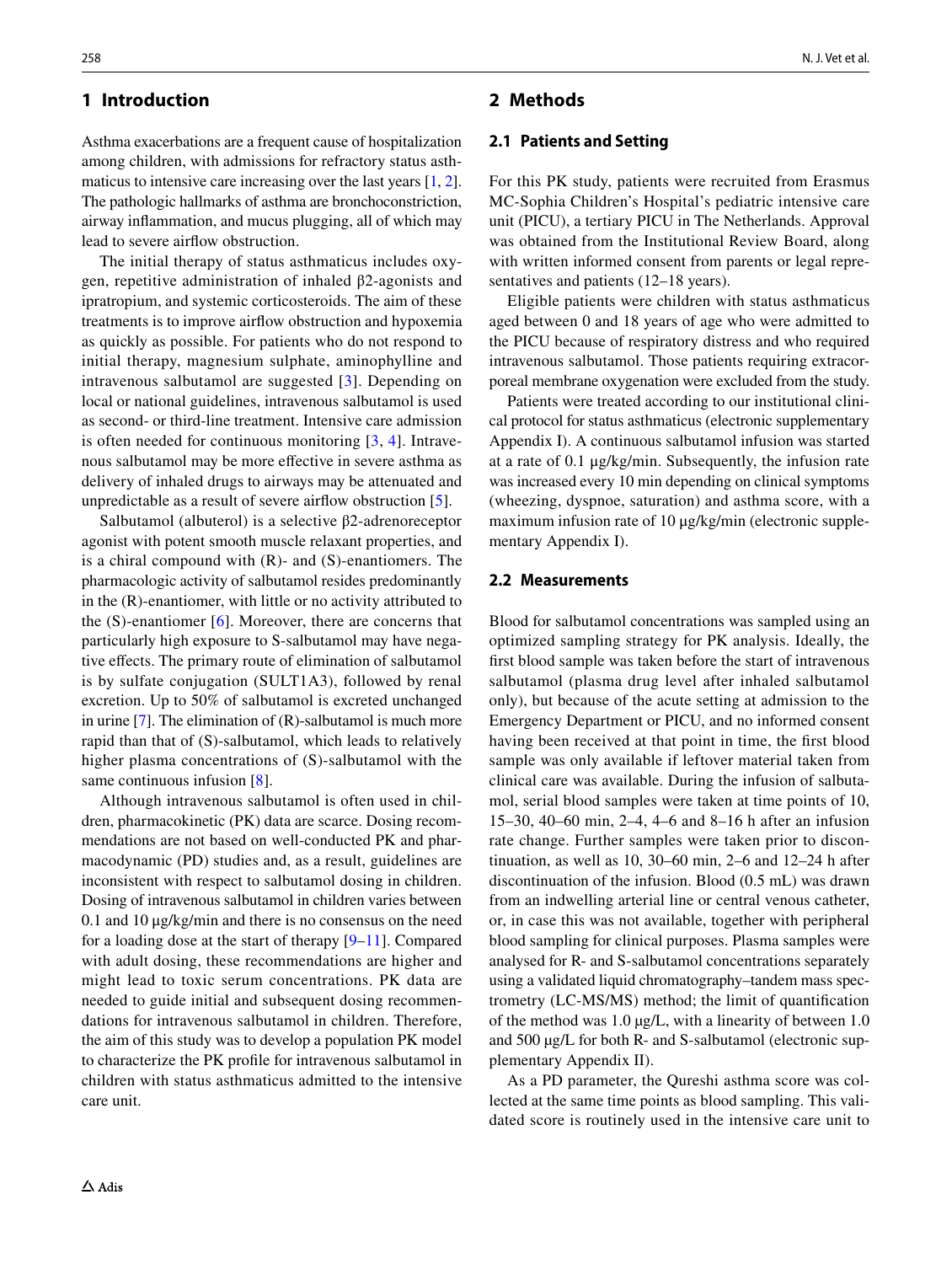monitor symptom progression [[12,](#page-6-10) [13](#page-7-0)]. It is a 5-item scale (breathing frequency [categories for age], oxygen saturation, auscultation, retractions and dyspnea), with a minimum of 1 and maximum of 3 for each item, resulting in a range of 5–15. A higher score indicates a more severe exacerbation. Possible adverse reactions from salbutamol, such as tachycardia, arrhythmias, hypotension, hypokalemia, hyperglycemia and lactic acidosis were recorded.

Furthermore, age, bodyweight, sex, diagnosis, drug doses, and available kidney and liver function indices were collected for all patients from our computer-based patient data management system.

#### **2.3 Population Pharmacokinetic (PK) Model**

The population PK model was developed using nonlinear mixed-efects modelling (NONMEM, version 7.2; ICON Development Solutions, Ellicott City, MD, USA). The analysis was performed using logarithmically transformed concentrations and the frst-order conditional estimation method with interaction (FOCE-I) [ADVAN5 TRANS1]. Tools used to evaluate and visualize the model were RStudio (version 0.98.1049), R (version 3.1.2), XPose (version 4.5.3) and PsN (version 4.6.0), all with the graphical interface Pirana (ver-sion 2.9.0) [[14\]](#page-7-1).

Model development was a three-step process: (1) selection of a structural and error model; (2) covariate analysis; and (3) internal validation of the model.

In the frst step, a structural model was developed to describe the PK of R- and S-salbutamol. The salbutamol concentration before the start of the intravenous concentration related to the inhalation therapy was estimated based on the available data. The concentration at this time was estimated assuming an equal distribution between R- and S-salbutamol. For each patient, the baseline concentration was estimated using a parameter for the baseline dose, with interpatient variability (IPV). To determine the structural PK model, one- and two-compartment models were tested for both enantiomers. PK parameters were estimated in terms of central volume of distribution  $(V_c)$ , peripheral volume of distribution  $(V_p)$ , clearance (CL), and intercompartmental clearance (*Q*). For each parameter, it was determined whether the parameter could be estimated for both enantiomers together, or whether it had to be estimated separately. To account for the variability in PK parameters due to the varying size of the individual children, the parameter values were standardized to a body weight of 70 kg using allometric scaling, in which the exponential parameter was initially fxed at a value of 0.75 for CL and Q, and a value of 1 for the volumes of distribution [[15](#page-7-2)]. During the covariate analysis, it was evaluated whether estimation of the exponent improved the goodness of ft. The addition of IPV, described using an exponential model, was evaluated for each PK parameter. Residual variability between observed and predicted plasma concentrations was described using an additional error model for logarithmically transformed data.

Once the base model was selected, covariates were tested for their infuence on PK parameters. Covariates tested were bodyweight (estimation of exponent for allometric scaling), age, sex, creatinine, alanine transaminase, and urea concentrations. Continuous covariates were normalized to the population median and modeled using an exponential model, while categorical variables were modelled proportionally. Covariates were included using forward inclusion  $(p < 0.05)$  and backward elimination  $(p > 0.001)$ . Additional criteria for the inclusion of covariates in the model were graphical evaluation of the parameter–covariate relationship and decrease in the IPV of the parameter involved.

The minimum objective function value (OFV) was used as a criterion for model selection. If the diference between two nested models was larger than the critical value from a Chi-square distribution with degrees of freedom equal to the diference in the number of estimated parameters, the models were signifcantly diferent from each other. A decrease in  $OFV > 10.83$  showed a significant improvement of a nested model with one degree of freedom of *p* < 0.001. Model adequacy was further evaluated using various residual plots ('goodness-of-ft' plots) stratifed for age groups  $< 5$ , 5–10 and  $> 10$  years, and values of random-efects variances.

The fnal model was validated using normalized prediction distribution errors (NPDEs), using 2000 simulated datasets. This is a simulation-based diagnostic, which can be used to evaluate models developed on datasets with variable dosing regimens.

## **2.4 Dose Simulations**

After validation, the model was used for simulations to evaluate the efect of diferent dosing regimens with or without a loading dose. The R- and S-salbutamol concentrations were simulated using the fnal model for a typical child weighing 15 kg. As a result of salbutamol inhalation therapy, a concentration of approximately 20 μg/L was observed just before the start of the intravenous administration. The intravenous salbutamol administration is started as well as this salbutamol concentration, which is described by the model using the baseline dose. The intravenous infusion rate in the frst 10 min varied between 0.5 (no loading dose) and 1.5 μg/ kg/min (with loading dose), followed by a continuous infusion of 0.5 μg/kg/min for the following 6 h.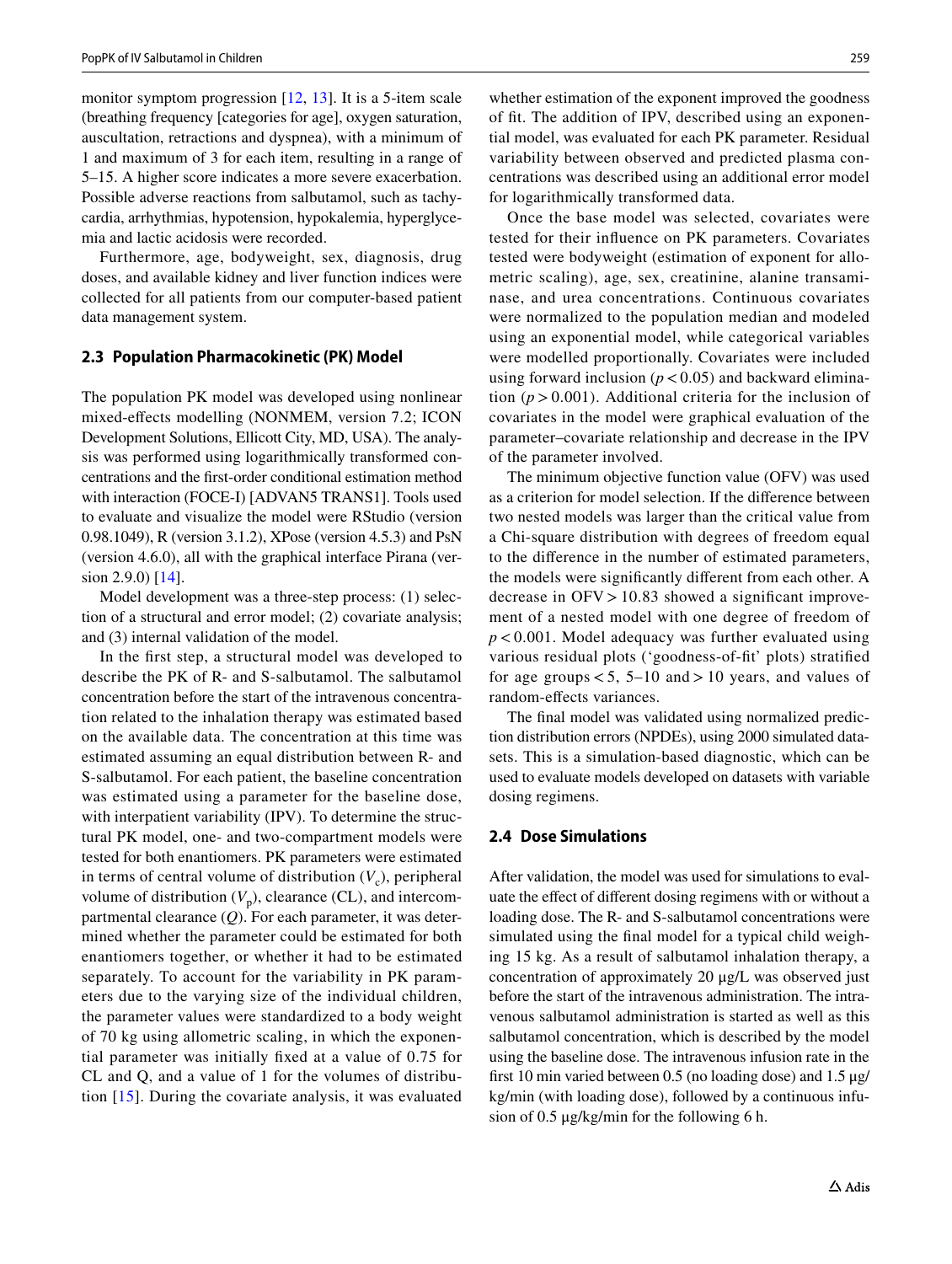## **3 Results**

## **3.1 Patients and Data**

Salbutamol concentrations were obtained from 19 children treated with intravenous salbutamol at the PICU between September 2011 and February 2013. Patients were between 9 months and 15 years of age (median 4.9 years) and body weight ranged from 7.8 to 70 kg (median 18 kg) (see Table [1](#page-3-0)).

A total of 117 plasma samples were analyzed for R- and S-salbutamol. In 8 of the 117 samples obtained from seven diferent patients, extremely high concentrations of both enantiomers were measured. Six of these concentrations could be explained due to skin contamination of fngerprick blood after nebulizing salbutamol [\[16](#page-7-3)]. These samples were subsequently removed from the database, resulting in a fnal dataset containing 111 samples (median of three samples per patient, range 1–22).

For eight patients, plasma samples were taken during inhalational salbutamol therapy and shortly before the start of intravenous salbutamol. The median plasma level of R-salbutamol  $(n = 8)$  was 24.5 μg/L (range 7–60 μg/L), and 49 μg/L (range 31–94 μg/L) for S-salbutamol. Median plasma levels during intravenous salbutamol were 66 μg/L (range 4–969 μg/L) for R-salbutamol and 108 μg/L (range 19–1094 μg/L) for S-salbutamol (see electronic supplementary material 1). The median dose range was 0.96 μg/ kg/min (range 0.07–10 μg/kg/min), and the maximum dose of 10 μg/kg/min was administered to two patients. The median duration of intravenous therapy was 22.5 h (range 7.6–192.5 h). Asthma scores were between 5 and 15, with a median score of 8 during the whole study period. At the time when patients were sickest, the median score was 12 (range 9–15). No simple graphical correlation between asthma scores and salbutamol concentration was found, and no major adverse reactions were reported.

#### **3.2 Population PK Model**

Data could best be described using a two-compartment model, with separated clearances for R- and S-salbutamol (Fig. [1](#page-3-1)). Immediately after infusion, salbutamol is divided towards two central compartments  $(k=10 \text{ h}^{-1} \text{ fixed})$ , with equal volumes of distribution of 12.9 L for both enantiomers. The covariate analysis showed that body weight was a signifcant covariate using a power function. The exponent of the power function was fxed at 0.75 for clearance and *Q*, and at 1 for  $V_c$  and  $V_p$ . Estimation of the exponent resulted in similar values and did not improve the model. The parameter estimations are presented in Table [2](#page-4-0). No other covariates resulted in a signifcant improvement of the model. Goodness-of-ft plots showed a good ft of the model (Fig. [2\)](#page-4-1). This final model resulted in a  $CL_{R-salbutamol}$ of 5.13 L/h,  $CL_{S-salbutamol}$  of 2.78 L/h, and  $V_c$  of 2.76 L for a typical child weighing 15 kg.

## **3.3 Model Evaluation**

The model was evaluated using a bootstrap analysis. Median parameter values, as well as the 5th and 95th percentiles, were in agreement with the model estimations and errors. The distribution of errors was close to normal in the NPDEs (electronic supplementary material 2), with no signifcant trends in NPDE versus time and NPDE versus predictions.

#### **3.4 Dose Simulations**

The simulation in Fig. [3](#page-5-0) shows that a loading dose leads to higher R- and S-salbutamol concentrations in the first hour after the start of intravenous salbutamol, compared with the infusion without a loading dose. The infusion rate of 0.5 μg/ kg/min without a loading dose resulted in R-salbutamol concentrations of 22.2 μg/L and S-salbutamol concentrations



<span id="page-3-0"></span>

|  | <b>Table 1</b> Patient characteristics $(n=19)$ |  |
|--|-------------------------------------------------|--|
|--|-------------------------------------------------|--|

| Parameter                                    | Median | Range         |
|----------------------------------------------|--------|---------------|
| Age (years)                                  | 4.9    | $0.8 - 15.3$  |
| Bodyweight (kg)                              | 18     | $7.8 - 70$    |
| Sex (male/female)                            | 14/5   |               |
| Creatinine $(\mu$ mol/L)                     | 29     | $17 - 70$     |
| Alanine transaminase (IU/L)                  | 15     | $5 - 26$      |
| Urea $(mmol/L)$                              | 3.2    | $1.6 - 4.8$   |
| Salbutamol intravenous dose $(\mu g/kg/min)$ | 0.96   | $0.07 - 10$   |
| Duration of intravenous salbutamol (h)       | 22.5   | $7.6 - 192.5$ |

<span id="page-3-1"></span>**Fig. 1** Compartmental model. After intravenous infusion, salbutamol was rapidly split into 50% R-salbutamol and 50% S-salbutamol. Both had the same  $V_c$ ,  $V_p$  and  $Q$  in a two-compartment system, as well as diferent values for CL. *CL* clearance, *IV* intravenous, *Q* intercompartmental clearance,  $V_c$  central volume of distribution,  $V_p$  peripheral volume of distribution

Vp

S-salbutamol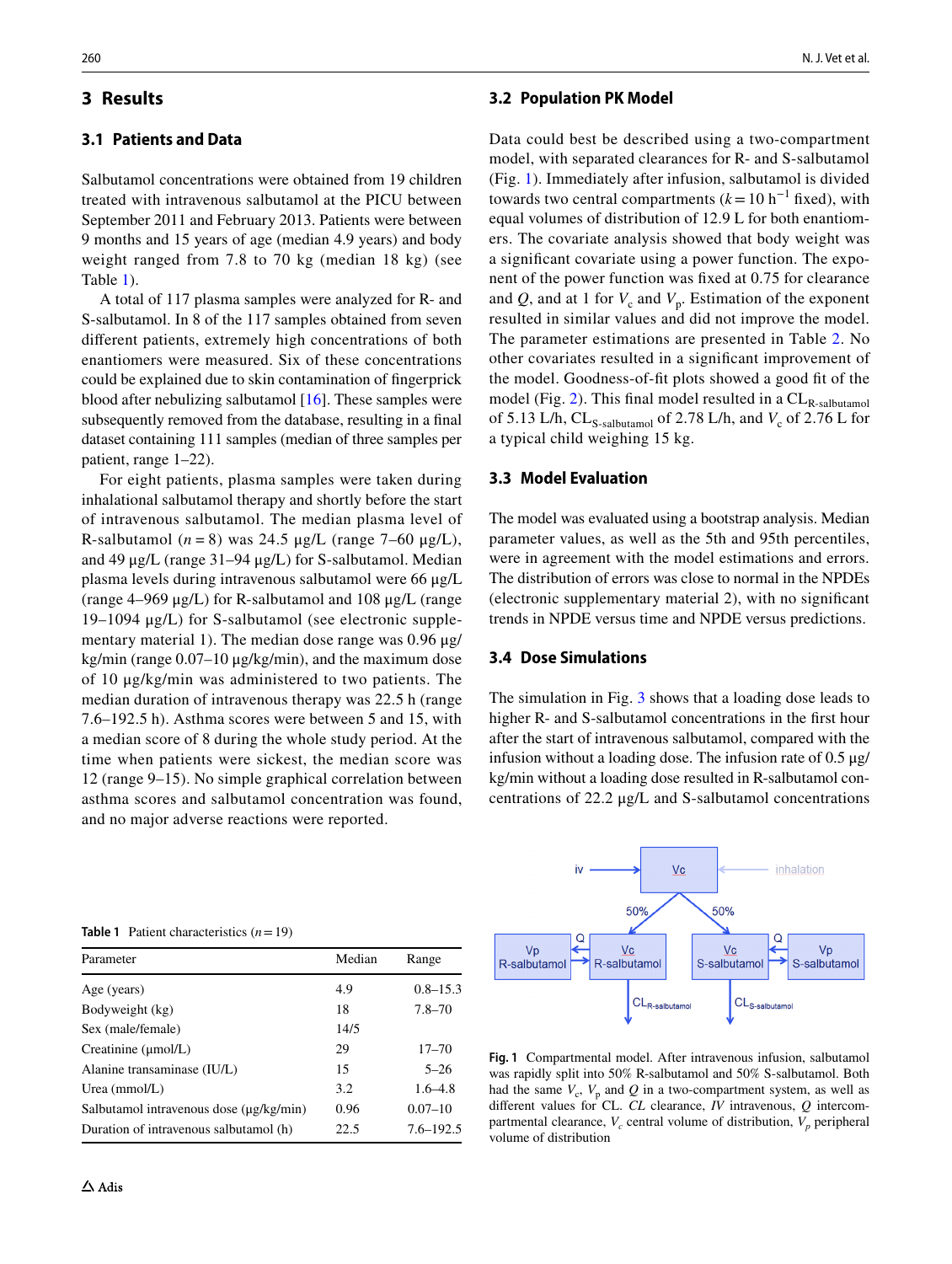<span id="page-4-0"></span>**Table 2** Parameter estimations

| Parameter                          | Estimation | RSE(%) | IPV $(\%)$ | $RSE(\%)$ | Shrinkage $(\%)$ |
|------------------------------------|------------|--------|------------|-----------|------------------|
| Baseline dose $(\mu g)$            | 448        | 25     | 99         | 20        | 15               |
| $CL_{R-salbutamol}$ ( $L/h/70$ kg) | 16.3       | 12.4   | 42         | 15        | 19               |
| $CL_{S-salbutamol}$ ( $L/h/70$ kg) | 8.82       | 10.4   | 37         | 16        | 23               |
| $V_c$ (L/70 kg)                    | 12.9       | 65     | 281        | 21        | 9                |
| $Q(L/h/70 \text{ kg})$             | 20.4       | 41.5   |            |           |                  |
| $V_{\rm p}$ (L/70 kg)              | 45.5       | 9.6    |            |           |                  |
| Residual error $(\mu g/L)$         | 0.351      | 21.9   |            |           | 6                |

 $V_c$ ,  $V_p$  and  $Q$  were identical for R- and S- salbutamol

A typical child weighing 15 kg will have a  $CL_{R\text{-salbumol}}$  of  $16.3 \times (15/70)^{0.75} = 5.13$  L/h,  $CL_{S\text{-salbumol}}$  of  $8.82 \times (15/70)^{0.75} = 2.78$  L/h, and  $V_c = 12.9 \times (15/70)^1 = 2.76$  L

*CL* clearance, *IPV* interpatient variability, *Q* intercompartmental clearance, *RSE* relative standard error, *V<sub>c</sub>* central volume of distribution,  $V_p$  peripheral volume of distribution



<span id="page-4-1"></span>**Fig. 2** Goodness-of-ft plots of R-salbutamol (black) and S-salbutamol (grey)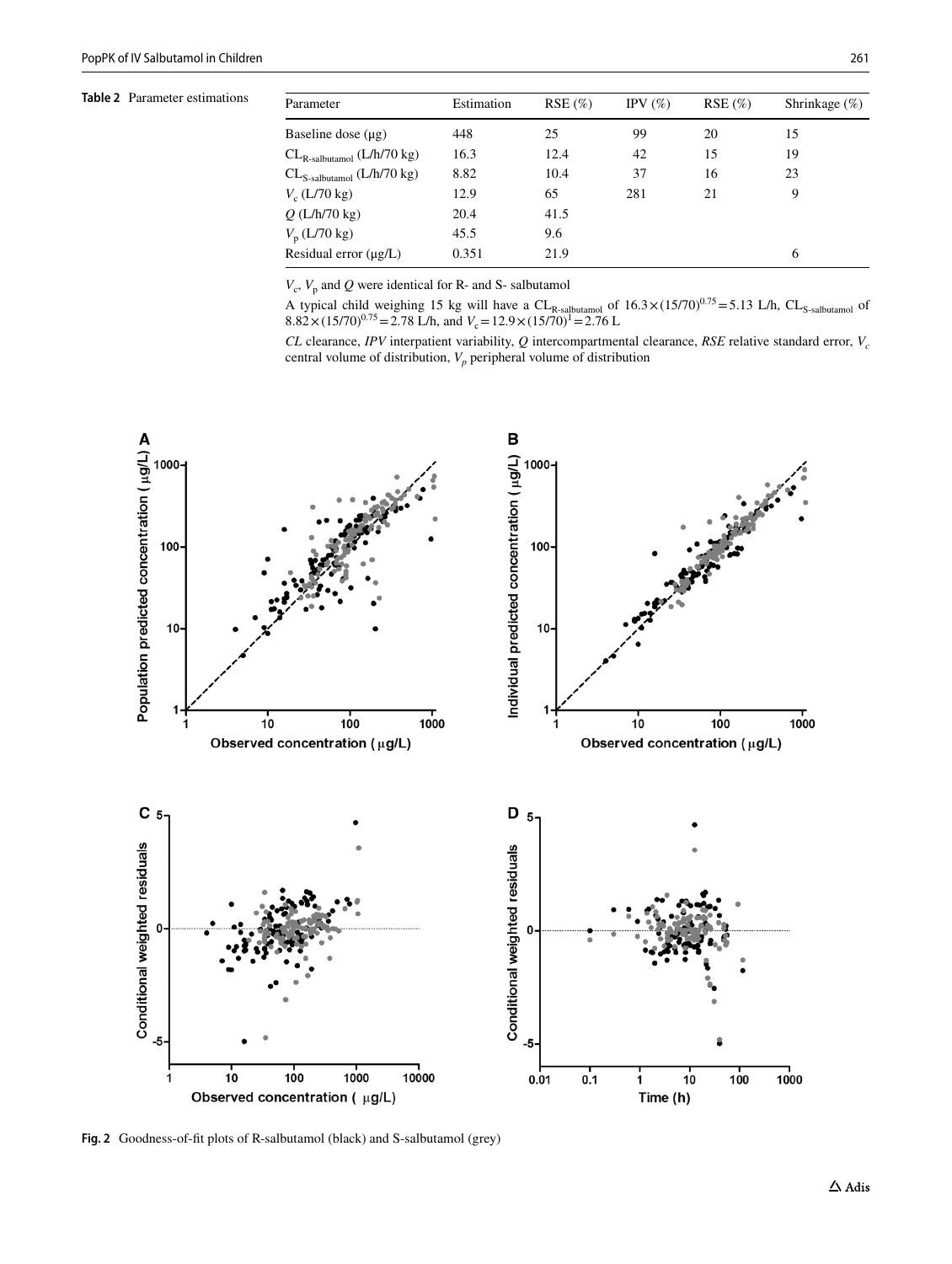of 29.2 μg/L at 15 min after the start of infusion therapy. With a loading dose, the R-salbutamol concentration was 36.7 μg/L and the S-salbutamol concentration was 45.7 μg/L at 15 min. Longer treatment with intravenous salbutamol results in increasing concentrations of mainly S-salbutamol.

## **4 Discussion**

In this prospective study, we developed a population PK model of intravenous R- and S-salbutamol in children with status asthmaticus admitted to the intensive care unit. This model described the data well and showed that a loading dose seems valid in order to reach higher initial R-salbutamol concentrations with a possible therapeutic advantage. Furthermore, this model can be used to evaluate the PK-PD relationship of intravenous salbutamol.

Current dosing recommendations for intravenous salbutamol in children are not based on age-appropriate PK-PD data but are derived from adult data only  $[11]$  $[11]$ . There is no clear agreement about the initial dose of salbutamol required by the intravenous route in acute situations in children. For example, the Dutch pediatric formulary does not recommend a loading dose, but does recommend an initial continuous infusion of 0.1–10 μg/kg/min ([http://www.kinderformulari](http://www.kinderformularium.nl) [um.nl](http://www.kinderformularium.nl)), while the British National Formulary recommends a bolus dose of 15 μg/kg (maximum 250 μg) over 5 min and a continuous infusion of 1–5 μg/kg/min. In contrast, the British guideline on the management of asthma [[3\]](#page-6-2) recommends



<span id="page-5-0"></span>**Fig. 3** Simulation of R-salbutamol (solid lines) and S-salbutamol (dotted lines) concentrations for a child weighing 15 kg, after a continuous intravenous salbutamol infusion of 0.5 μg/kg/min without a loading dose (light grey), or after a loading dose of 1.0 μg/kg/min (dark grey) or 1.5 μg/kg/min (black) over 10 min. The initial concentration before infusion is almost 20 μg/L as a result of salbutamol inhalation

administering the same bolus dose in 10 min rather than 5 min. Despite these guidelines, a survey in the UK and Ireland showed a threefold and tenfold variation in bolus doses and continuous infusion rates, respectively, refecting the paucity of evidence to support dosing of intravenous salbutamol [\[17\]](#page-7-4).

As intravenous salbutamol is delivered systemically, there are concerns that it is more likely to produce systemic adverse reactions related to interaction with non-airway β1 receptors, such as tachycardia and dysrhythmias, than inhaled salbutamol. However, data on toxicity related to dose or serum concentrations are scarce. After multiple doses of inhaled salbutamol, plasma concentrations of 20–40 ng/ mL were found in adults and children [\[18–](#page-7-5)[20](#page-7-6)]. In adults, salbutamol toxicity is associated with plasma concentrations > 30 ng/mL  $[21]$  $[21]$ ; however, in children receiving intravenous salbutamol according to current guidelines, much higher systemic salbutamol concentrations (196–586 ng/mL) have been recorded [[22](#page-7-8), [23](#page-7-9)]. In our study, we also found higher median plasma levels of R-salbutamol (66 μg/L, range 4–969 μg/L) and S-salbutamol (108 μg/L, range 19–1094 μg/L) than reported in adults, with no associated adverse reactions (data not shown), however our study population was small. There is a need to establish a therapeutic plasma concentration range in children.

After inhalation only, plasma levels were 24.5 μg/L (range  $7-60 \mu g/L$ ) for R-salbutamol and 49  $\mu g/L$  (range 31–94 μg/L) for S-salbutamol, consistent with previous reports.

The necessity of an intravenous loading dose of salbutamol is currently under discussion. In adults, salbutamol has a half-life of 4–6 h after intravenous administration. As it takes approximately four half-lives to reach a plateau concentration if a drug is given as a constant infusion, 12–24 h is required to reach a plateau concentration, and subtherapeutic levels will be observed at the beginning of therapy, combined with excessive levels after several hours, if the infusion is titrated upwards according to clinical signs. An appropriate loading dose will result in faster target concentrations.

In children, the advice regarding loading dose is based on a few studies looking at the efect of a bolus dose of intravenous salbutamol 10–15  $\mu$ g/kg [[24](#page-7-10), [25\]](#page-7-11) on asthma scores and hospital admission. These studies show a small efect on time to discharge from hospital or the PICU, duration of nebulization of salbutamol, and clinical asthma scores; however, no study used a validated asthma score and all studies had several methodological shortcomings. Furthermore, the patients in these studies did not receive a continuous infusion of intravenous salbutamol after the salbutamol loading dose.

Using our PK model, simulations of intravenous salbutamol in children with refractory status asthmaticus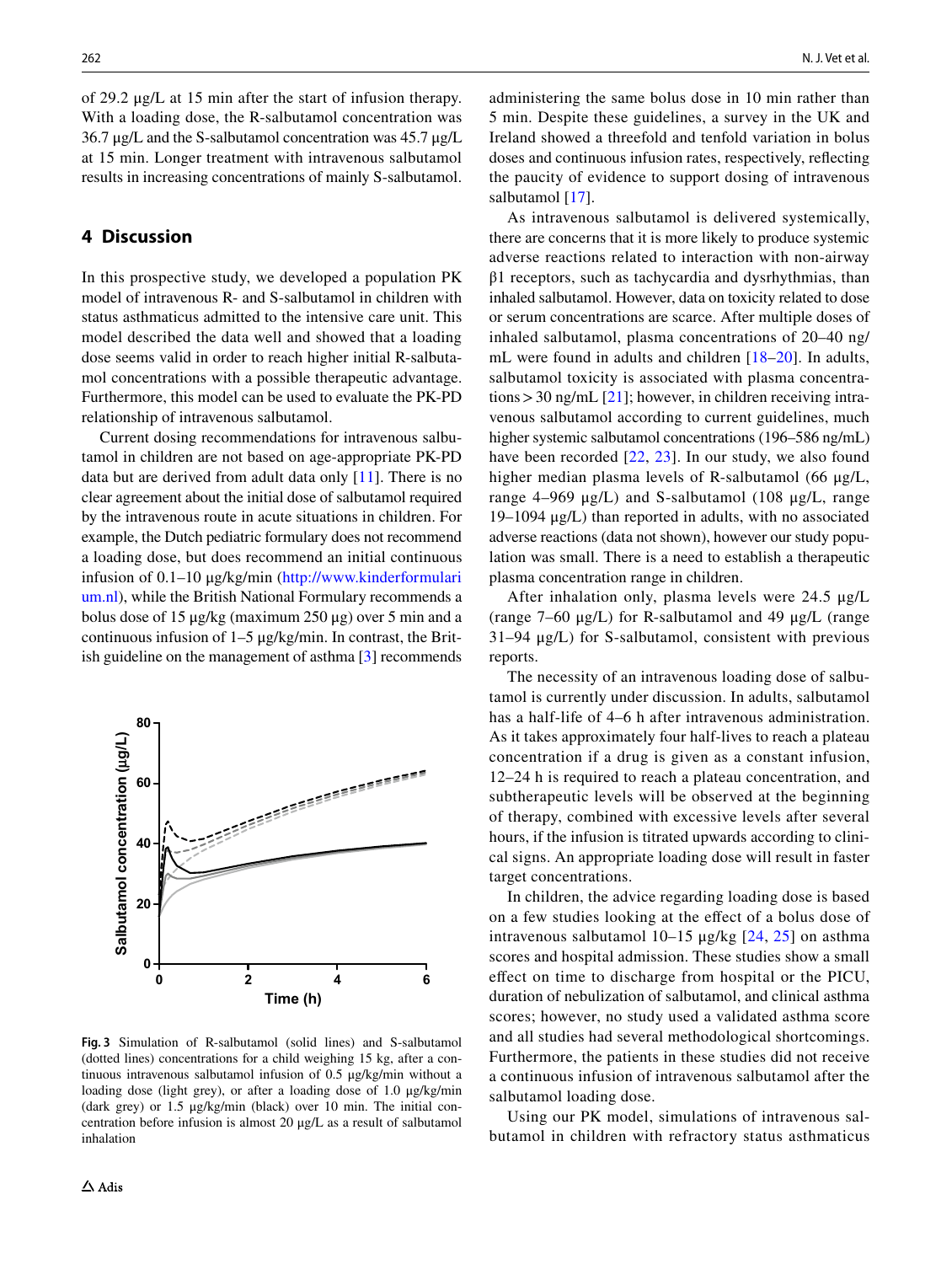showed that a loading dose of salbutamol results in faster desired concentrations. In our simulations, we showed that a loading dose of 1.5 μg/kg/min over 10 min (15 μg/kg), followed by a continuous infusion of salbutamol 0.5 μg/kg/ min, is required to reach an R-salbutamol concentration of 40 μg/L in a child weighing 15 kg. Because of the half-life of salbutamol found in our model (for a 15 kg child, the half-life of R-salbutamol was 22 min, and 41 min for S-salbutamol), a loading dose needs to be considered to quickly reach effective R-salbutamol concentrations in the early phase after the start of infusion therapy, thereby aiming for faster clinical improvement. Furthermore, a loading dose prevents accumulation of S-salbutamol, which is important as there are concerns that particularly high exposure to S-salbutamol may have negative efects. In vitro, animal studies and studies in patients with mild asthma suggest that S-salbutamol may increase bronchial hyperreactivity and promote smooth muscle contraction, leading to more respiratory distress  $[26-29]$  $[26-29]$  $[26-29]$ , although this is under discussion [[30](#page-7-14)]. As expected, we found a lower clearance of S-salbutamol compared with R-salbutamol. Knowledge of the PK of both R- and S-salbutamol is important to fnd the optimal dose for bronchodilation without adverse reactions.

Some limitations of our study should be acknowledged. In contrast to an earlier study [[7\]](#page-6-6), we found no efect of creatinine on salbutamol clearance, which is most likely due to the small number of patients and the absence of renal dysfunction in our cohort. Furthermore, we chose not to explore the relationship of genetic polymorphisms of the ADRB2 gene on salbutamol clearance as our sample size was very small.

An important strength of our study is that we took prior inhaled drugs into account in our model. Earlier studies did not measure plasma drug level after inhalation, while it is known that there is a signifcant degree of absorption of inhaled drugs. In clinical practice, children with severe asthma have had several inhaled doses of salbutamol prior to commencing intravenous drug therapy.

## **5 Conclusions**

This PK model could be a frst step towards evidence-based dosing of intravenous salbutamol in children. Simulations showed that a loading dose should be considered in children to quickly reach efective R-salbutamol concentrations in the early phase after the start of infusion therapy, thereby aiming for faster clinical improvement. As a next step, the efficacy of a loading dose of intravenous salbutamol should be studied in children with severe asthma, in a randomized controlled trial, compared with placebo (NCT03493503).

#### **Compliance with Ethical Standards**

**Funding** No external funding was used in the preparation of this manuscript.

**Conflict of interest** Nienke J. Vet, Brenda C.M. de Winter, Muriel Koninckx, Shelley A. Boeschoten, Annemie L.M. Boehmer, Jacintha T. Verhallen, Frans B. Plötz, Anja A. Vaessen-Verberne, Bart C.H. van der Nagel, Catherijne A.J. Knibbe, Corinne M.P. Buysse, Saskia N. de Wildt, Birgit C.P. Koch, and Matthijs de Hoog declare they have no potential conficts of interest that might be relevant to the contents of this manuscript.

**Open Access** This article is distributed under the terms of the Creative Commons Attribution-NonCommercial 4.0 International License (<http://creativecommons.org/licenses/by-nc/4.0/>), which permits any noncommercial use, distribution, and reproduction in any medium, provided you give appropriate credit to the original author(s) and the source, provide a link to the Creative Commons license, and indicate if changes were made.

## **References**

- <span id="page-6-0"></span>1. Hartman ME, Linde-Zwirble WT, Angus DC, Watson RS. Trends in admissions for pediatric status asthmaticus in New Jersey over a 15-year period. Pediatrics. 2010;126:e904–11.
- <span id="page-6-1"></span>2. Boeschoten SA, Buysse CMP, Merkus P, van Wijngaarden JMC, Heisterkamp SGJ, de Jongste JC, SKIC Dutch Collaborative PICU Research Network, et al. Children with severe acute asthma admitted to Dutch PICUs: a changing landscape. Pediatr Pulmonol. 2018;53(7):857–65.
- <span id="page-6-2"></span>3. British guideline on the management of asthma: a national clinical guideline. 2016. Available at: [https://www.brit-thoracic.org.](https://www.brit-thoracic.org.uk/document-library/clinical-information/asthma/btssign-asthma-guideline-2016/) [uk/document-library/clinical-information/asthma/btssign-asthm](https://www.brit-thoracic.org.uk/document-library/clinical-information/asthma/btssign-asthma-guideline-2016/) [a-guideline-2016/](https://www.brit-thoracic.org.uk/document-library/clinical-information/asthma/btssign-asthma-guideline-2016/).
- <span id="page-6-3"></span>4. Rehder KJ. Adjunct therapies for refractory status asthmaticus in children. Respir Care. 2017;62:849–65.
- <span id="page-6-4"></span>5. Travers AH, Milan SJ, Jones AP, Camargo CA Jr, Rowe BH. Addition of intravenous beta(2)-agonists to inhaled beta(2)-agonists for acute asthma. Cochrane Database Syst Rev. 2012;(12):CD010179.
- <span id="page-6-5"></span>6. Boulton DW, Fawcett JP. Enantioselective disposition of salbutamol in man following oral and intravenous administration. Br J Clin Pharmacol. 1996;41:35–40.
- <span id="page-6-6"></span>7. Maier G, Rubino C, Hsu R, Grasela T, Baumgartner RA. Population pharmacokinetics of (R)-albuterol and (S)-albuterol in pediatric patients aged 4-11 years with asthma. Pulm Pharmacol Ther. 2007;20:534–42.
- <span id="page-6-7"></span>8. Boulton DW, Fawcett JP. The pharmacokinetics of levosalbutamol: what are the clinical implications? Clin Pharmacokinet. 2001;40:23–40.
- <span id="page-6-8"></span>9. Shann F. Dose of intravenous infusions of terbutaline and salbutamol. Crit Care Med. 2000;28:2179–80.
- 10. Sellers WF, Messahel B. Rapidly repeated intravenous boluses of salbutamol for acute severe asthma. Anaesthesia. 2003;58:680–3.
- <span id="page-6-9"></span>11. Starkey ES, Mulla H, Sammons HM, Pandya HC. Intravenous salbutamol for childhood asthma: evidence-based medicine? Arch Dis Child. 2014;99:873–7.
- <span id="page-6-10"></span>12. Qureshi F, Pestian J, Davis P, Zaritsky A. Efect of nebulized ipratropium on the hospitalization rates of children with asthma. N Engl J Med. 1998;339:1030–5.